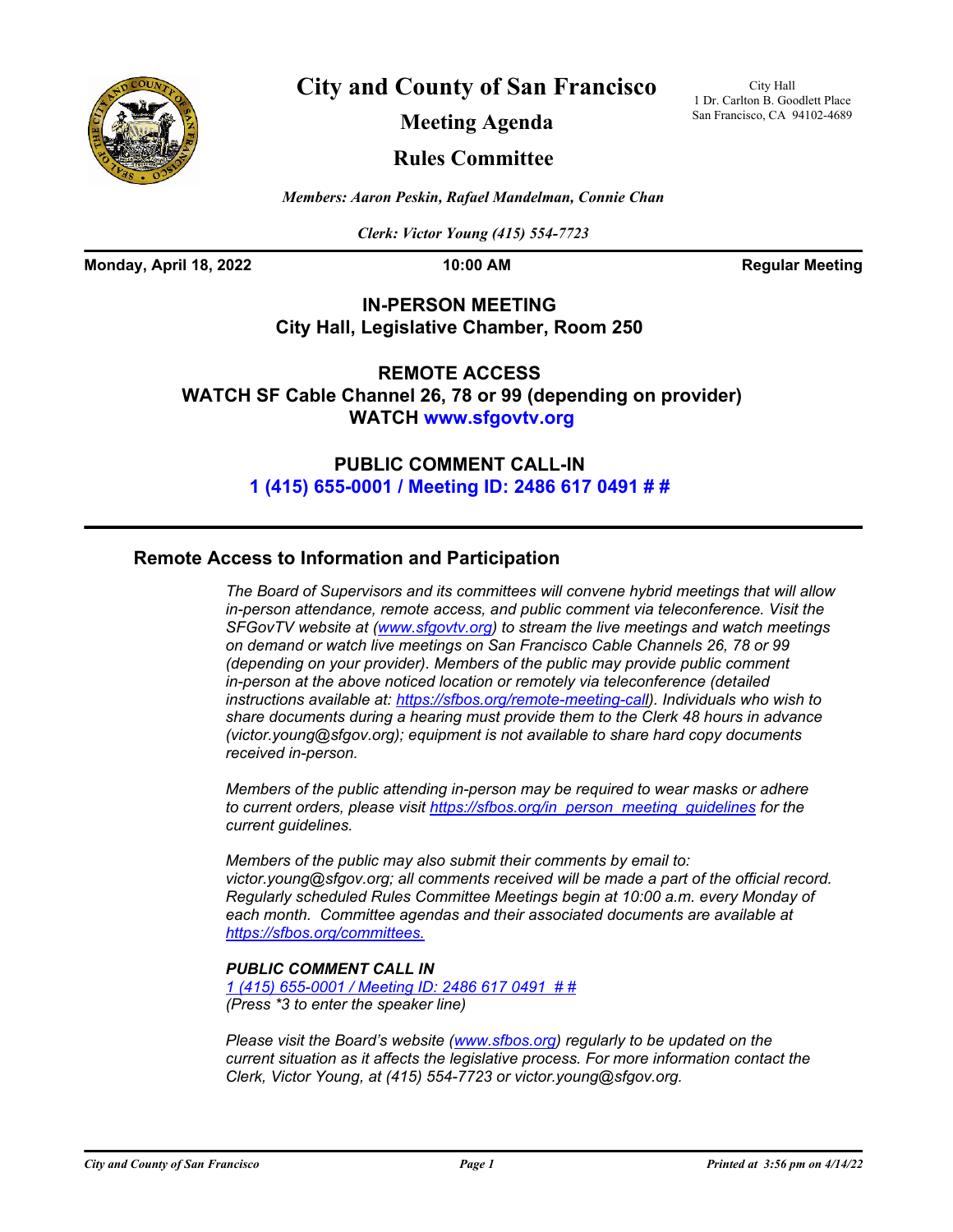# **ROLL CALL AND ANNOUNCEMENTS**

## **COMMUNICATIONS**

## **AGENDA CHANGES**

# **REGULAR AGENDA**

**1. [220405](http://sfgov.legistar.com/gateway.aspx?m=l&id=38597) [Appointments, Commission of Animal Control and Welfare]** Hearing to consider appointing three members, terms ending April 30, 2024, to the Commission of Animal Control and Welfare.

> Seat 1, succeeding Annemarie Fortier, term expiring April 30, 2022, must represent the general public and have interest and experience in animal matters, for a two-year term ending April 30, 2024.

> Seat 2, succeeding Irina Ozernoy, term expiring April 30, 2022, must represent the general public and have interest and experience in animal matters, for a two-year term ending April 30, 2024.

Seat 7, succeeding Brian VanHorn, term expring April 30, 2022, must be a licensed veterinarian practicing in San Francisco, for a two-year term ending April 30, 2024.

4/13/22; RECEIVED AND ASSIGNED to the Rules Committee.

*3 seats / 4 applicants*

*Annemarie Fortier, seat 1 Sheila Ellis, seats 1 and 2 Irina Ozernoy, seat 2 Brian VanHorn, seat 7*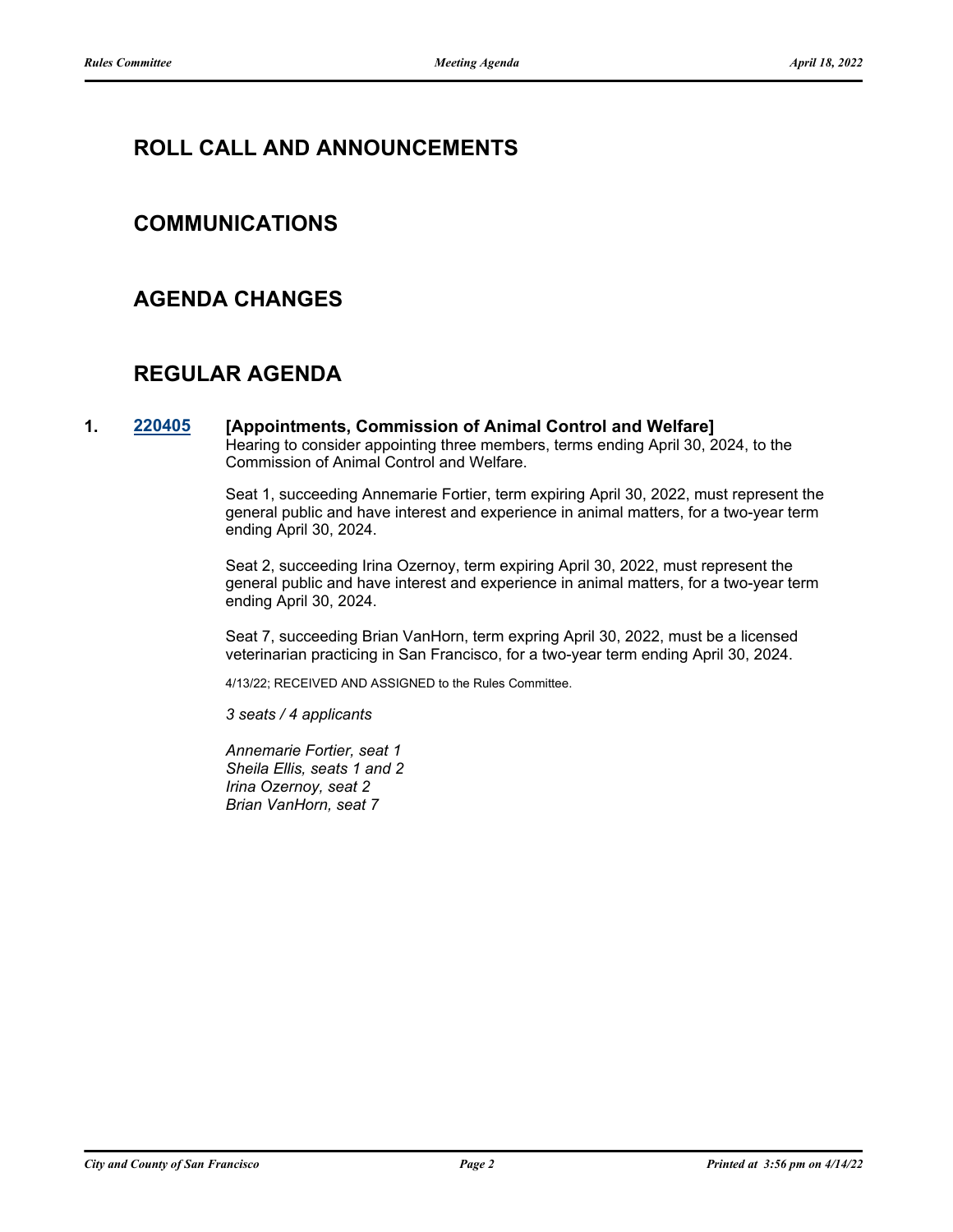## **2. [220409](http://sfgov.legistar.com/gateway.aspx?m=l&id=38601) [Appointments, Sunshine Ordinance Task Force]**

Hearing to consider appointing nine members, terms ending April 27, 2024, to the Sunshine Ordinance Task Force. (Clerk of the Board)

Seat 1, succeeding Dean Schmidt, term expiring April 27, 2022, must be nominated by the local chapter of the Society of Professional Journalists and be an attorney, for a two-year term ending April 27, 2024.

Seat 2, succeding Lila LaHood, term expiring April 27, 2022, must be nominated by the local chapter of the Society of Professional Journalists and be a journalist, for a two-year term ending April 27, 2024.

Vacant Seat 3, succeeding Kevin Frazier, resigned, must be a member from the press or electronic media, for a two-year term ending April 27, 2024.

Seat 5, succeding Jennifer Wong, term expiring April 27, 2022, must be nominated by the local chapter of the League of Women Voters, for a two-year term ending April 27, 2024.

Seat 6, succeeding Laura Stein, term expiring April 27, 2022, must be a member of the public experienced in consumer advocacy, for a two-year term ending April 27, 2024.

Seat 7, succeeding Matthew Yankee, term expiring April 27, 2022, must be a member of the public experienced in consumer advocacy, for a two-year term ending April 27, 2024.

Seat 8, succeeding Chris Hyland, term expiring April 27, 2022, must have demonstrated interest in, or have experience in, the issues of citizen access and participation in local government, for a two-year term ending April 27, 2024.

Seat 9, succeeding Laurie Jones Neighbors, term expiring April 27, 2022, must have demonstrated interest in, or have experience in, the issues of citizen access and participation in local government, for a two-year term ending April 27, 2024.

Vacant Seat 10, succeeding Kai Forsley, resigned, must have demonstrated interest in, or have experience in, the issues of citizen access and participation in local government, for a two-year term ending April 27, 2024.

4/14/22; RECEIVED AND ASSIGNED to the Rules Committee.

*9 seats / 8 applicants*

*Dean Schmidt, seat 1 Lila LaHood, seat 2 Laura Stein, seat 6 Matthew Yankee, seat 7 Chris Hyland, seat 8 Laurie Neighbors, seat 9 David Pilpel, seats 6-10 Thuan Thao Hill, seat 10 (Residency Waiver Required)*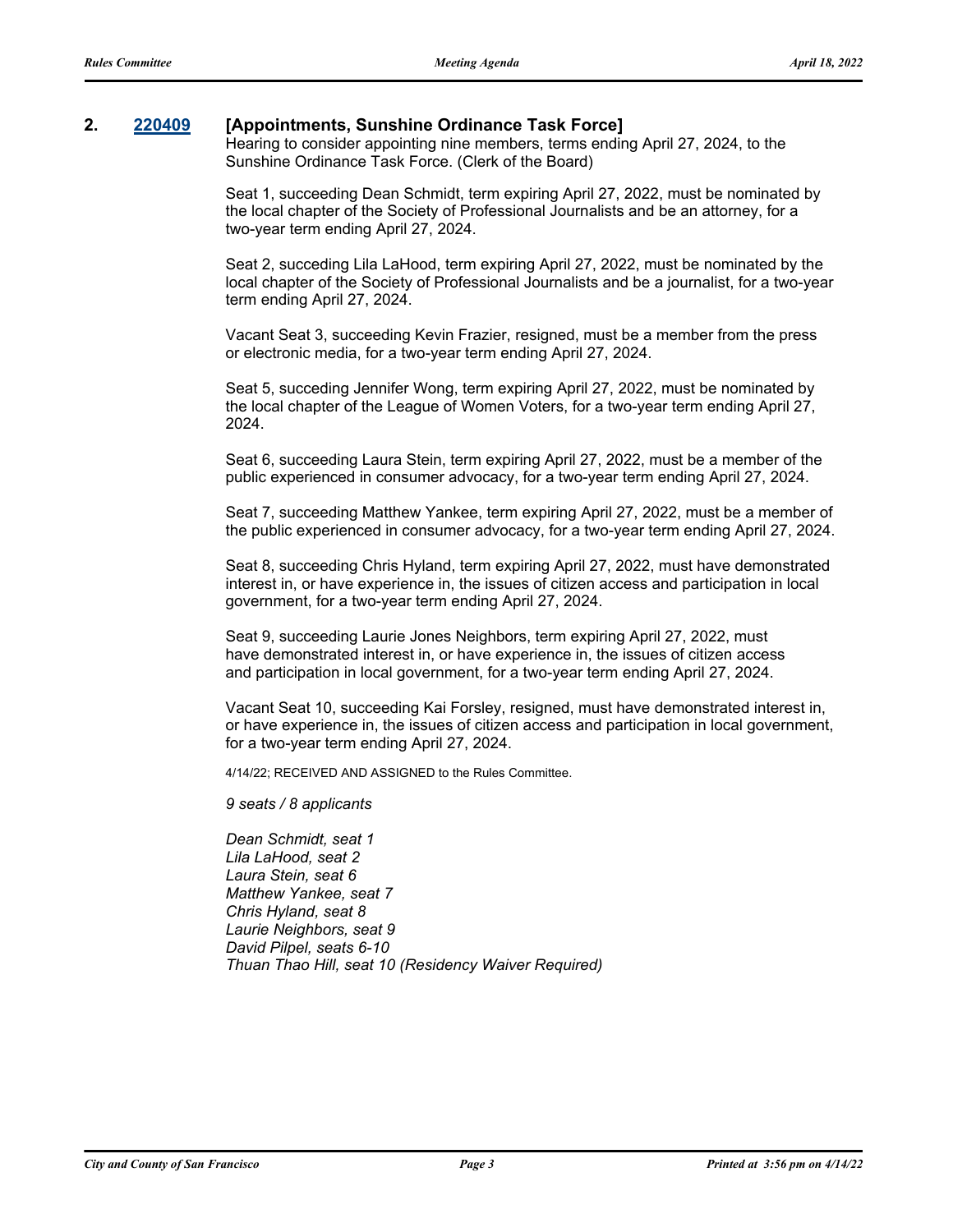#### **3. [220284](http://sfgov.legistar.com/gateway.aspx?m=l&id=38476) [Administrative Code - Cleaning Standards and Health Information Protocols for Single Room Occupancy Hotels] Sponsors: Peskin; Chan**

Ordinance amending the Administrative Code to update protections for occupants of Single Room Occupancy (SRO) hotels by replacing hotel operators' responsibility to clean common areas after a COVID-19 outbreak with a new minimum cleaning standard and upon request, requiring SRO hotel operators to provide contact tracing information related to any infectious or contagious disease; during the COVID-19 pandemic, to require the Department of Public Health (DPH) to maintain a telephone hotline to respond to questions from SRO residents regarding isolation and quarantine, testing, and other COVID-19 related matters; and to update COVID-19 regulations by removing outdated provisions including those related to notice of and access to isolation and quarantine hotels, DPH responsibilities to post in SRO hotels information related to isolation and quarantine, and DPH responsibilities to maintain public facing data relating to COVID-19 cases in SRO Hotels.

3/22/22; ASSIGNED UNDER 30 DAY RULE to the Land Use and Transportation Committee.

3/25/22; REFERRED TO DEPARTMENT.

4/7/22; TRANSFERRED to the Rules Committee.

# **ADJOURNMENT**

*NOTE: Pursuant to Government Code Section 65009, the following notice is hereby given: if you challenge, in court, the general plan amendments or planning code and zoning map amendments described above, you may be limited to raising only those issues you or someone else raised at the public hearing described in this notice, or in written correspondence delivered to the Board of Supervisors at, or prior to, the public hearing.*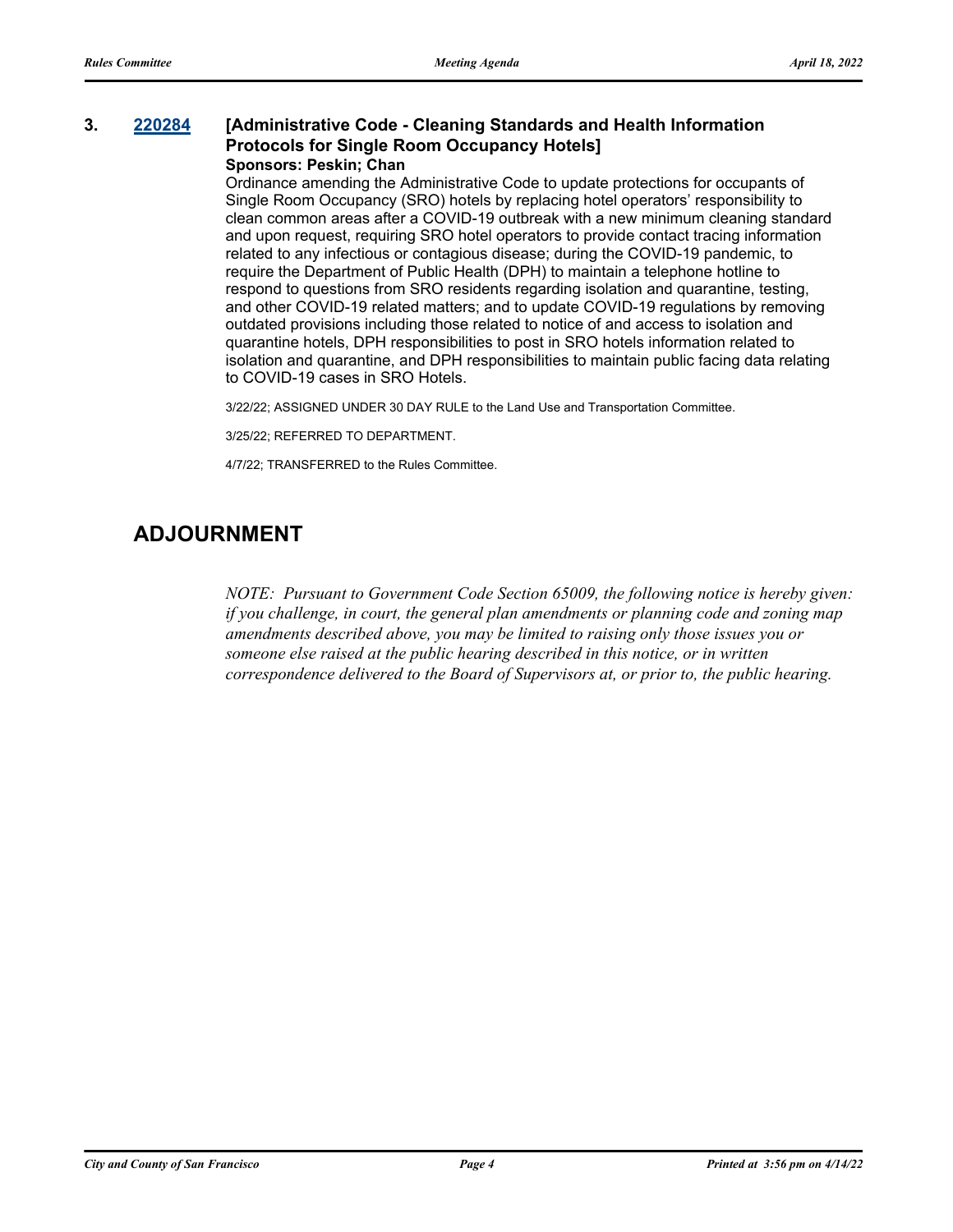# **LEGISLATION UNDER THE 30-DAY RULE**

*NOTE: The following legislation will not be considered at this meeting. Board Rule 3.22 provides that when an Ordinance or Resolution is introduced which would CREATE OR REVISE MAJOR CITY POLICY, the Committee to which the legislation is assigned shall not consider the legislation until at least thirty days after the date of introduction. The provisions of this rule shall not apply to the routine operations of the departments of the City or when a legal time limit controls the hearing timing. In general, the rule shall not apply to hearings to consider subject matter when no legislation has been presented, nor shall the rule apply to resolutions which simply URGE action to be taken.*

## **[220315](http://sfgov.legistar.com/gateway.aspx?m=l&id=38507) [Administrative, Campaign and Governmental Conduct Codes - Administrative Support for Sanitation and Streets Department - Form 700 Filing Requirements for Public Works Commission, Sanitation and Streets Commission, and Director of Sanitation and Streets]**

Ordinance amending the Administrative Code to require the Department of Public Works to provide the new Department of Sanitation and Streets with administrative support, including human resources, performance management, finance, budgeting, technology, emergency planning, training, and employee safety services; and amending the Campaign and Governmental Conduct Code to require Public Works Commissioners, Sanitation and Streets Commissioners, and the Director of Sanitation and Streets to file Form 700 (Statement of Economic Interests). (City Administrator)

3/28/22; RECEIVED FROM DEPARTMENT.

4/4/22; REFERRED TO DEPARTMENT.

4/5/22; ASSIGNED UNDER 30 DAY RULE to the Rules Committee.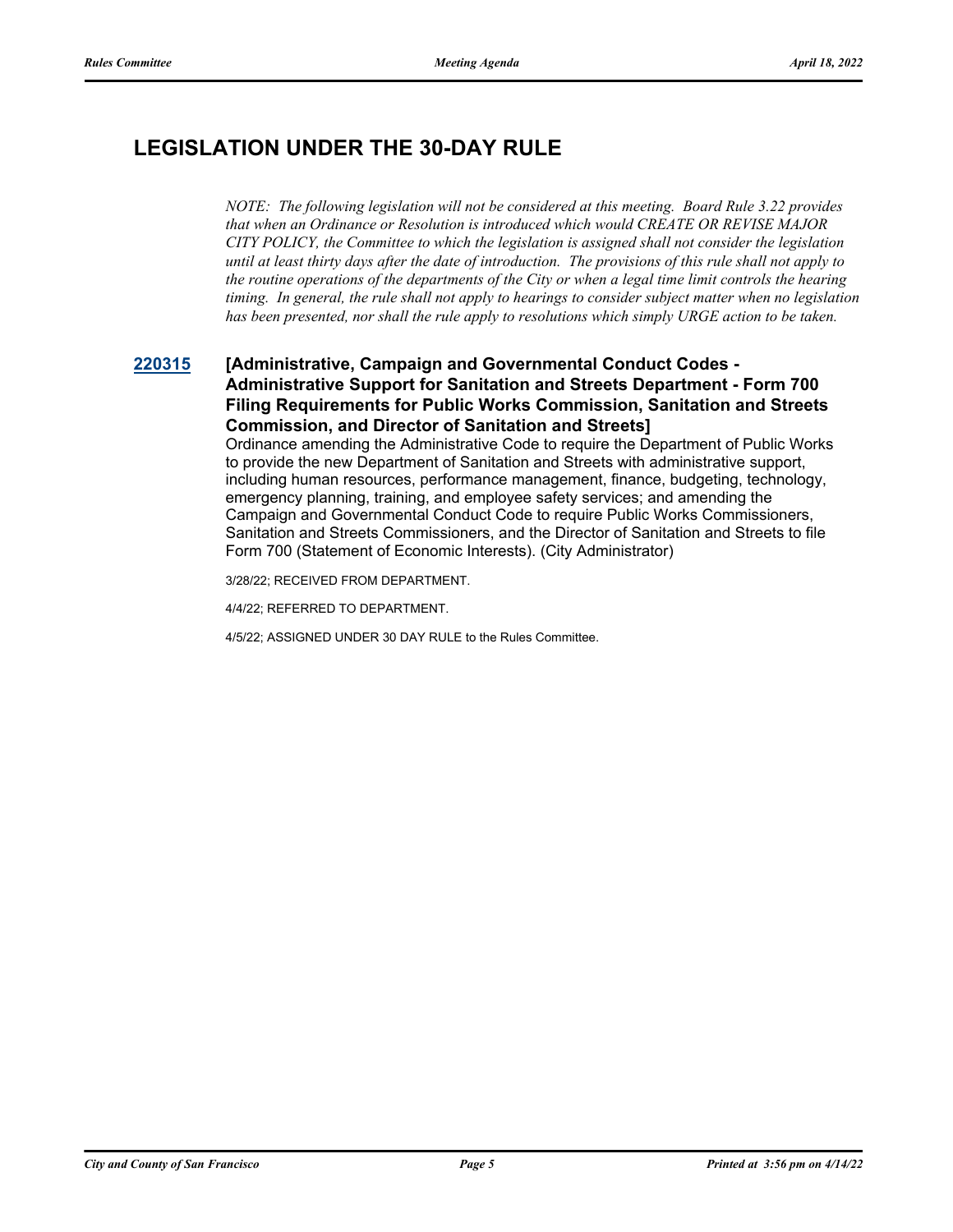#### **Agenda Item Information**

Each item on the Consent or Regular agenda may include the following documents:

1) Legislation

2) Budget and Legislative Analyst report

3) Department or Agency cover letter and/or report

4) Public correspondence

These items are available for review at City Hall, 1 Dr. Carlton B. Goodlett Place, Room 244, Reception Desk or at https://sfbos.org/legislative-research-center-lrc.

#### **Meeting Procedures**

The Board of Supervisors is the legislative body of the City and County of San Francisco. The Board has several standing committees where legislation is the subject of hearings at which members of the public are urged to testify. The full Board does not hold a second public hearing on measures which have been heard in committee.

Board procedures do not permit: 1) persons in the audience to vocally express support or opposition to statements by Supervisors or by other persons testifying; 2) ringing and use of cell phones, pagers, and similar sound-producing electronic devices; 3) bringing in or displaying signs in the meeting room; and 4) standing in the meeting room. Each member of the public will be allotted the same maximum number of minutes to speak as set by the President or Chair at the beginning of each item or public comment, excluding City representatives; except that public speakers using interpretation assistance will be allowed to testify for twice the amount of the public testimony time limit. If simultaneous interpretation services are used, speakers will be governed by the public testimony time limit applied to speakers not requesting interpretation assistance. Members of the public who want a document displayed should provide in advance of the meeting to the Clerk of the Board (bos.legislation@sfgov.org), clearly state such during testimony, and subsequently request the document be removed when they want the screen to return to live coverage of the meeting. Hard copy documents may no be shared during in-person meetings.

IMPORTANT INFORMATION: The public is encouraged to testify at Committee meetings. Persons unable to attend the meeting may submit to the City, by the time the proceedings begin, written comments regarding the agenda items. These comments will be made a part of the official public record and shall be brought to the attention of the Board of Supervisors. Written communications expected to be made a part of the official file should be submitted to the Clerk of the Board or Clerk of a Committee: 1 Dr. Carlton B. Goodlett Place, Room 244, San Francisco, CA 94102. Communications which are not received prior to the hearing may be delivered to the Clerk of the Board or Clerk of the Committee and will be shared with the Members.

COPYRIGHT: All system content that is broadcasted live during public proceedings is secured by High-bandwidth Digital Content Protection (HDCP), which prevents copyrighted or encrypted content from being displayed or transmitted through unauthorized devices. Members of the public who wish to utilize chamber digital, audio and visual technology may not display copyrighted or encrypted content during public proceedings.

AGENDA PACKET: Available on the internet at https://www.sfbos.org/meetings. Meetings are cablecast on SFGovTV, the Government Channel, at www.sfgovtv.org or Cable Channels 26, 78 or 99 (depending on your provider). For USB copies call (415) 554-4188.

LANGUAGE INTERPRETERS: Language services are available in Spanish, Chinese and Filipino at all regular and special Board and Committee meetings if made at least 48 hours in advance of the meeting to help ensure availability. For more information or to request services: Contact Wilson Ng or Arthur Khoo at (415) 554-5184.

傳譯服務: 所有常規及特別市參事會會議和常務委員會會議將提供西班牙文, 中文以及菲律賓文的傳譯服務, 但必須 在會議前最少48小時作出請求, 以確保能獲取到傳譯服務. 將因應請求提供交替傳譯服務, 以便公眾向有關政府機構 發表意見. 如需更多資訊或請求有關服務, 請致電(415)554-5184聯絡我們.

AVISO EN ESPAÑOL: Los servicios de idiomas están disponibles en español, chino, y filipino en todas las reunions regulares y reuniones especiales de la Junta, de los Comités, si se solicita por lo menos 48 horas antes de la reunión para ayudar a garantizar su disponibilidad. Para más información o solicitar servicios, por favor contactar a (415) 554-5184.

PAUNAWA: Mayroong serbisyong pang-wika sa Espanyol, Tsino at Pilipino para sa lahat ng mga regular at espesyal na pagpupulong ng Board, at Komite ng Board. Sa kasalukuyan, mayroong serbisyo sa wikang Pilipino na maaaring hilingin, 48